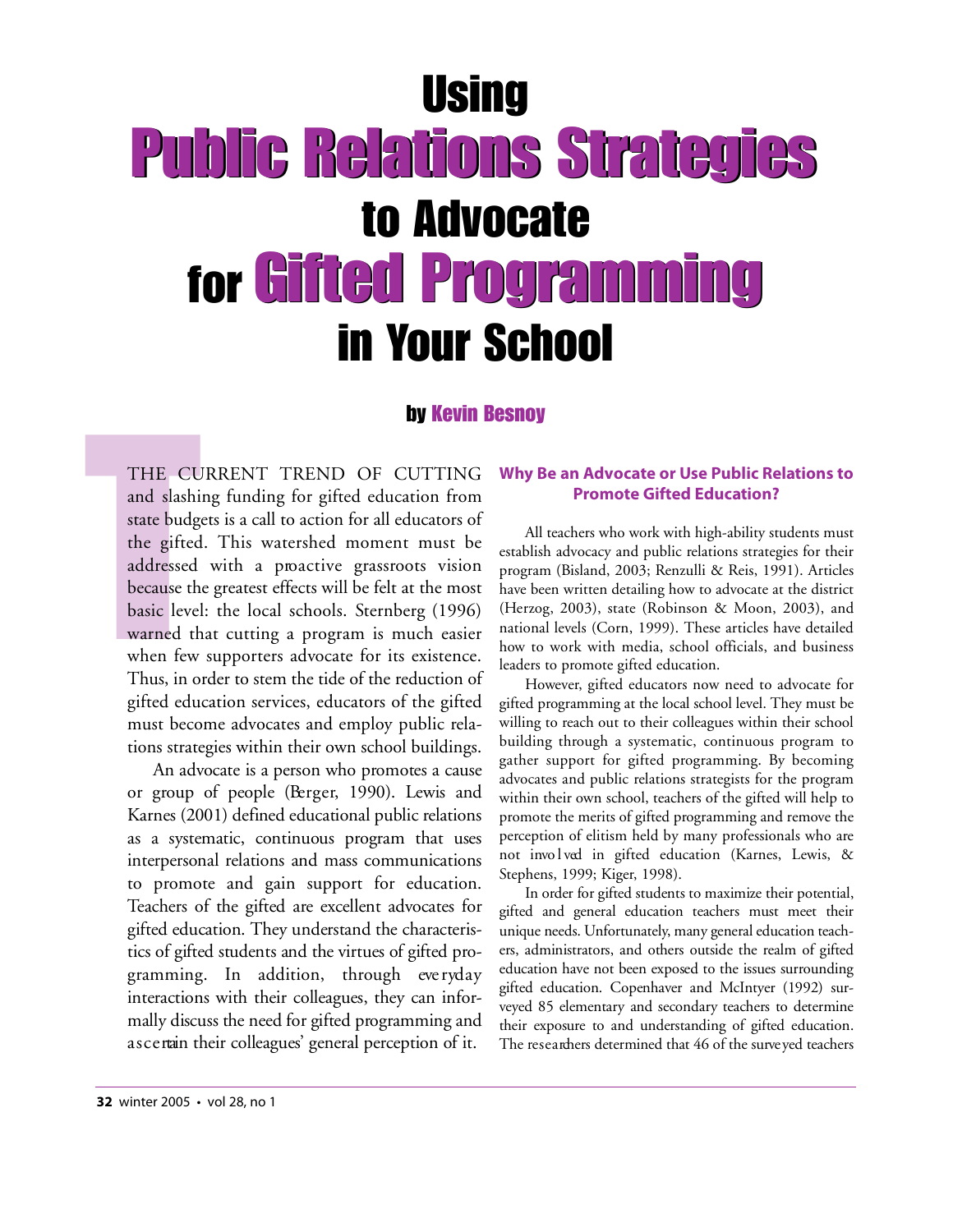(54%) had no experience in gifted education and 28 (33%) had never taken a class or workshop on gifted education. For this reason, gifted education teachers must be more vocal with the purpose of facilitating greater exposure to gifted prog r a m m i n g . Ad vocating for

gifted students and programming within the school building can help to promote a greater understanding of gifted students and their education. In fact, Kiger (1998) maintained that teachers outside of gifted education will become more amenable to gifted p rograms if exposed to issues surrounding gifted education.

An appropriate education is one that identifies students' educational needs and then provides a curriculum that addresses those needs (Benbow & Stanley, 1996). All students, even those identified as gifted, deserve a personalized education. However, many educators outside gifted education believe that "giftedness" is a fancy label and that gifted students do not need a special curriculum. These educators feel that, because of their precocious intellectual ability, gifted students are capable of satisfying their own needs without specialized attention. This belief is simply untrue and is, in fact, harmful to the educational growth of the child. Kiger (1998) argued that gifted education should not be viewed as a label, but rather as a necessary service. By being an effective advocate and public relations strategist for gifted

# To achieve this purpose, identify subgroups within the school and create appropriate activities.

is to gather support

from all personnel

who work

within the school building.

p rogramming within the school building, teachers of the gifted will raise awareness of the need of gifted education.

### **General Advocacy/ Public Relations Strategies**

Effective advocates are good public relations strategists. In fact, Karnes et al. (1999) argued that you cannot be an advocate for gifted education without developing a public relations strategy. However, being an effective a d vocate is not always easy. A major obstacle to creating a good public relations strategy to use within the school is the time to plan it. Public relations campaigns are not c reated overnight and require cooperation from many people. Frequently, great ideas fail because they are too elaborate and require too much work. Thus, it is advisable to start slow the first year (perhaps one activity each grading period) and then add an activity each subsequent year. Remember that creating a quality public

relations strategy is far less intimidating than it appears.

According to Lewis and Karnes (2001), there are three general media that should be used for public relations: nonprint media, print media, and other media. Various activities can be created using these three categories that will help advocates promote their gifted program. Examples of these media outside the school building are easy to find, but teachers of the gifted should realize that examples exist in the school building, as well. Examples of nonprint media a vailable in the school building include the intercom, word of mouth by students, and collaboration with colleagues (see Table 1). Examples of print media available in the school building include bulletin boards, Web sites, and the school newspaper (see Table 2). Examples of other media available in the school building include offering assistance, students' performances, and school display cases (see Table 3).

Karnes et al. (1999) developed a step-by-step process for creating a public relations campaign to use at the district or state level that can be adapted for the local school level.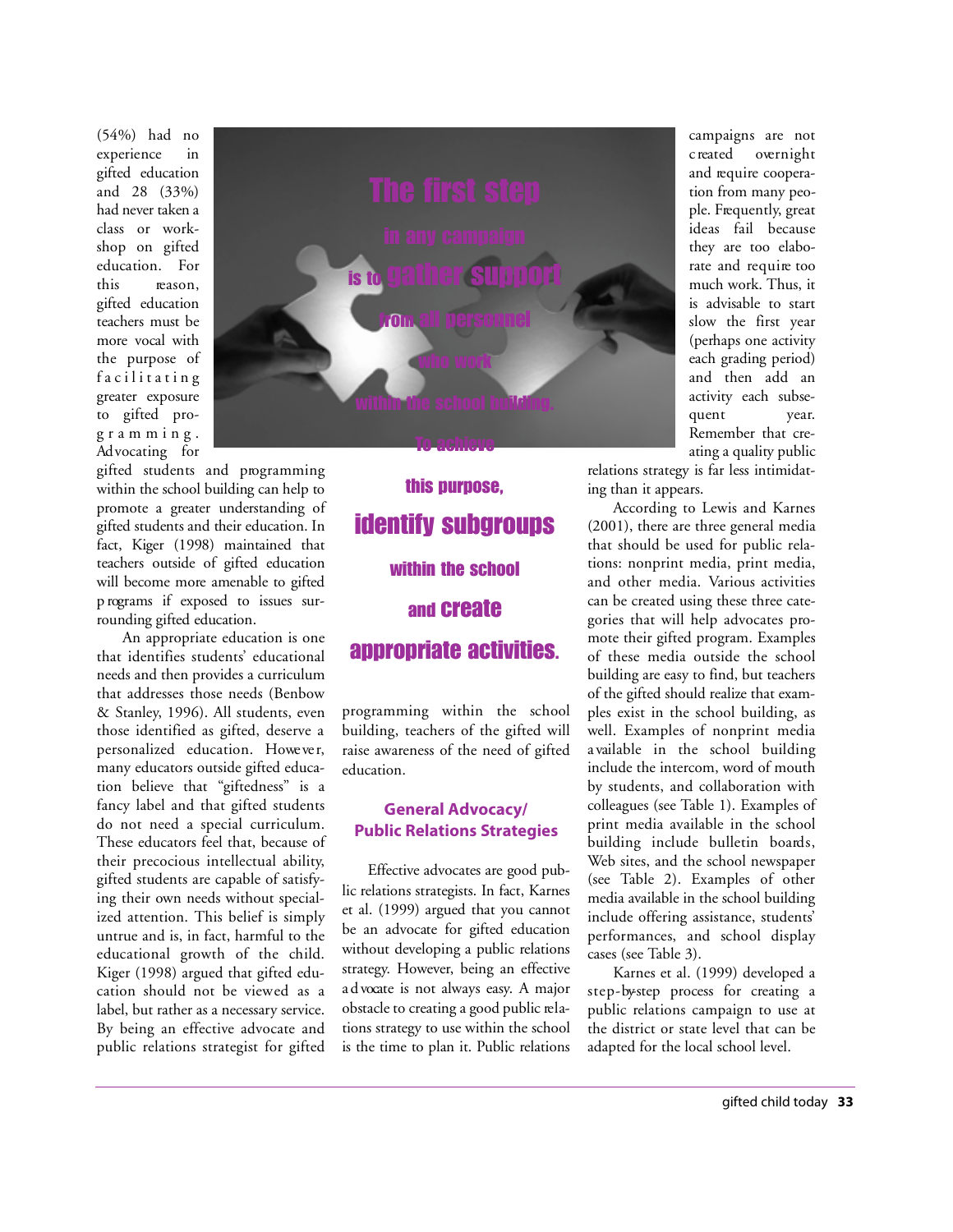| <b>Table 1</b>                              |                                                                                                                                                                                                                                                |
|---------------------------------------------|------------------------------------------------------------------------------------------------------------------------------------------------------------------------------------------------------------------------------------------------|
| <b>Sources of Schoolwide Nonprint Media</b> |                                                                                                                                                                                                                                                |
| <b>Other Sources</b>                        | <b>Example</b>                                                                                                                                                                                                                                 |
| Intercom                                    | Mo ming and afte moon announcements can be used to promote any activity.                                                                                                                                                                       |
| Word of mouth by students                   | Gifted students need to be able to discuss with their teachers and peers<br>what they are doing in the gifted classes. Far too often, they describe what<br>they did as "played games" or "had fun."                                           |
|                                             | Collaboration with colleagues Collaborating with school colleagues allows the teacher of the gifted to<br>demonstrate how to teach to gifted students' unique needs. Additionally, it<br>will help to promote the need for gifted programming. |
|                                             |                                                                                                                                                                                                                                                |

*Note.* Adapted from "Public Relations and Advocacy for the Gifted," by J. D. Lewis & F. A. Karnes, in *Methods and Materials for Teaching the Gifted* (pp. 635–672), ed. by F. A. Karnes & S. M. Bean, 2001, Waco, TX: Prufrock Press.

| Table 2                                                                                                                                                 |                                                                                                                                                                                                      |
|---------------------------------------------------------------------------------------------------------------------------------------------------------|------------------------------------------------------------------------------------------------------------------------------------------------------------------------------------------------------|
| <b>Sources of Schoolwide Print Media</b>                                                                                                                |                                                                                                                                                                                                      |
| <b>Other Sources</b>                                                                                                                                    | <b>Example</b>                                                                                                                                                                                       |
| <b>Bulletin Board</b>                                                                                                                                   | The gifted students should be responsible for a bulletin board in the school<br>that highlights accomplishments of any student or class.                                                             |
| School Web site                                                                                                                                         | Creating a school Web site or helping to manage the existing Web site is an<br>excellent method of promoting all of the school's programs.                                                           |
|                                                                                                                                                         | School Newspaper/newsletter The school newspaper/newsletter should not focus on the accomplish-<br>ments of the gifted program; rather, it should be used as a tool to promote<br>the entire school. |
| Note. Adapted from "Public Relations and Advocacy for the Gifted," by J. D. Lewis & F. A. Karnes, in Methods and Materials for Teaching the Gifted (pp. |                                                                                                                                                                                                      |

635–672), ed. by F. A. Karnes & S. M. Bean, 2001, Waco, TX: Prufrock Press.

The first step in creating your public relations campaign is to develop a message or purpose. Examples of messages for a schoolwide public relations strategy regarding gifted education include (a) promoting the virtues of a gifted program, (b) effecting change so that the needs of gifted students are met in the regular classroom, and (c) increasing the awareness of those outside gifted education of the characteristics of gifted students (Karnes et al., 1999). An organized, precise, and catchy message will help attract fellow educators and increase interest in gifted education.

The second step is creating objectives that will guide your campaign. The main objective for any schoolwide public relations campaign is to gather support for the school's gifted p rogram. Howe ver, when creating campaign objectives, teachers of the gifted need to be realistic. Remember: "Rome wasn't built in a day." In order to deliver the desired message and reach the objective, teachers of the gifted must be willing to take the first step. They must reach out to all school personnel, including teachers, administrators, and support staff, to show them how gifted programming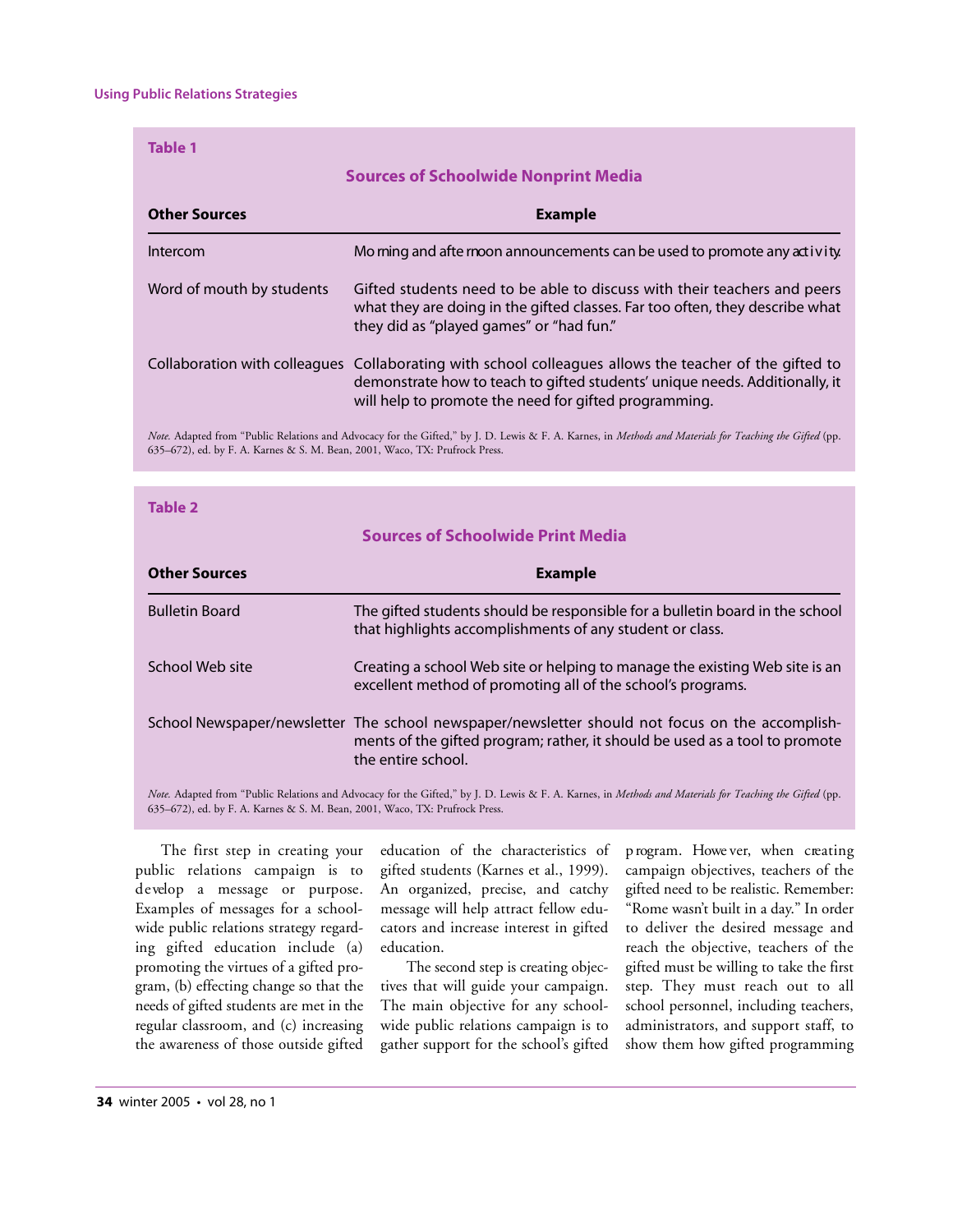**Table 3**

### **Other Media Sources Available in the School Building**

| <b>Other Sources</b>        | <b>Example</b>                                                                                                                                       |
|-----------------------------|------------------------------------------------------------------------------------------------------------------------------------------------------|
| <b>Offering Assistance</b>  | There are several events that take place throughout the school year. Inquire<br>how gifted students can assist with any of these events.             |
| <b>Student Performances</b> | One way to promote the gifted program and raise money at the same time<br>is for gifted students to put on a play or some other type of performance. |
| <b>School Display Cases</b> | Gifted students could be responsible for keeping one of the school's dis-<br>play cases up to date.                                                  |

*Note.* Adapted from "Public Relations and Advocacy for the Gifted," by J. D. Lewis & F. A. Karnes, in *Methods and Materials for Teaching the Gifted* (pp. 635–672), ed. by F. A. Karnes & S. M. Bean, 2001, Waco, TX: Prufrock Press.

is beneficial to the entire school, not just a select few.

Step three is producing specific activities for your target audience. The general school population consists of several subgroups, including general education teachers, specialists (e.g., librarian, computer lab teacher, art teacher, reading specialist, physical education teacher), administrators, cafeteria staff, custodial staff, and secretaries. In order to reach their objective successfully, teachers of the gifted must create different activities that address the functions of each subgroup.

The fourth step is creating a timeline to ensure that activities are focused and in a logical order. Additionally, it is important to allow a reasonable amount of time to complete each planned activity. To ensure the timeliness of each event, each activity should be planned based on the school calendar. For instance, keep in mind the dates of statewide tests, traditional holiday concerts, and traditional school events to help determine how the gifted program can be of assistance.

The final step is evaluation. Just like any good lesson plan, a public relations campaign must have specific, measurable objectives. Teachers need to determine how they are going to measure if the objective has been met, and they need to create a method of recording progress of each activity and the campaign as a whole. Throughout the duration of the campaign, teachers need to record which activities were and were not successful for a final analysis.

By following these five steps, any teacher of the gifted can expect to have an organized public relations campaign. Still, Karnes et al. (1999) warned that tactics should be selected that are suitable for the intended audience.

### **Examples of Strategies to Use Within the School Building**

As stated above, the main purpose of advocating for gifted education programming is to gather support for it. Thus, the first step in any campaign is to gather support from all personnel who work within the school building. In order to achieve this purpose, identify subgroups within the school and create appropriate activities.

### Example of Public Relations With General Education Teachers

In many instances, general education teachers view teaching gifted students as easy and not fundamental to the general educational process. They believe that gifted students will get what they need without any additional help. The fact that gifted students get special services leads many teachers to resent gifted programs. For example, general education teachers see that gifted students leave the classroom for a few hours at a time to work on material that has nothing to do with the regular curriculum. Upon the students' return, the teacher must then make sure that the gifted students get caught up with the rest of the class. This could lead to frustration for the teacher if he or she does not have a good understanding of the gifted education program (Troxclair & Karnes, 1997).

This negative opinion can serve as a springboard for a series of public relations activities. The objective of these activities would be easing the resentment that a general education teacher might have for gifted education.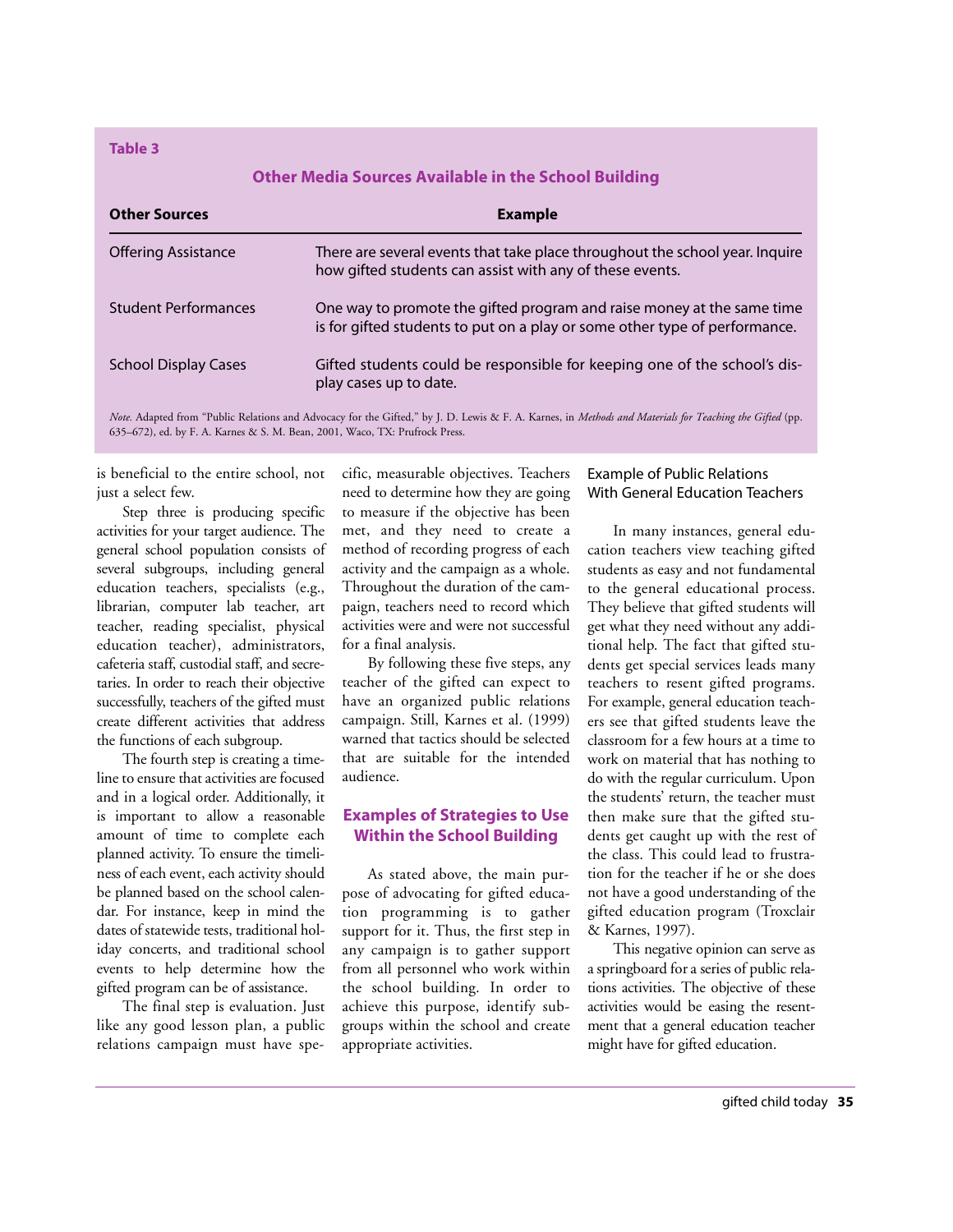One activity might include teachers of the gifted offering their assistance with creating a unit that addresses the instructional levels of all students, not just the gifted students. Rather than always pulling the gifted student out of the general classroom, teachers of the gifted might agree to go into the general classroom a couple of times to help with the implementation of the unit. After analyzing the results of a pretest, lesson plans should be written for the general education classroom and gifted education classroom that reflect the in structional needs of all students. Th rough collaboration, the general education teacher will gain insight about how to differentiate the curriculum for gifted students. When creating a timeline for such an activity, it is advisable to approach the general education teacher at least one entire grading period ahead of time so that a specific timeline can be developed that will be more than satisfactory to both teachers.

Evaluation of this activity is required of both teachers. Questions to ask include the following: How effectively did the activity gather support for gifted education? Did the teacher of the gifted change the general education teacher's perception of gifted education? Did the general education teacher gain any new insight into the needs of gifted students? What did the teacher of the gifted gain from the experience? How did the gifted teacher's views of the general education classroom change?

### Example of Public Relations With Specialists

Another group of school-based educators to target for public relations activities are the specialists in the building, such as the librarian, art teacher, technology coordinator, readAn organized, precise, and catchy message will help attract fellow **educators** and increase interest in

## gifted education.

ing specialist, or physical education teacher. These educators are great resources for special projects that can be used to promote any gifted program. A good way to approach this subgroup is to inquire how the gifted education program can aid the specialists with a project.

One project idea is to ask the school librarian if the gifted program can help to promote National Library Week (generally held sometime in early April). The objective of this activity would be to increase awareness of the unique needs of gifted students and the necessity of gifted programming. The teacher and librarian could c reate a unit that requires each student to research historical facts about the library so they can serve as tour guides. In an elementary school, the older gifted students could serve as library mentors for the younger students in the school. They could have a reading corner, produce flyers, or design a bulletin board. When creating a timeline for this activity, it is advisable to a p p roach the librarian several months prior to National Library week. This would also be a great opportunity to include the students in the planning of an event.

Another example of a project is collaborating with the technology coordinator on creating or maintaining the school's Web site. The objective of this activity would be for the gifted students to promote all the activities taking place at the school. Students would require instruction in Web page design and management, thus requiring the teacher of the gifted and technology coordinator to collaborate. Things to consider when creating a timeline for this activity include, but are not limited to, (a) teaching students how to create and maintain Web pages, (b) gathering information about all the activities taking place in the school building, and (c) keeping the information on the Web site current. The last consideration is important because keeping a Web site current can be a time-consuming process.

Evaluation of these activities is required by both the specialists and the gifted education teacher. Questions to ask include the following: Did this activity effectively gather support for the school's gifted education program? What did the specialist learn about gifted students? What did the specialist learn about the school's gifted education pro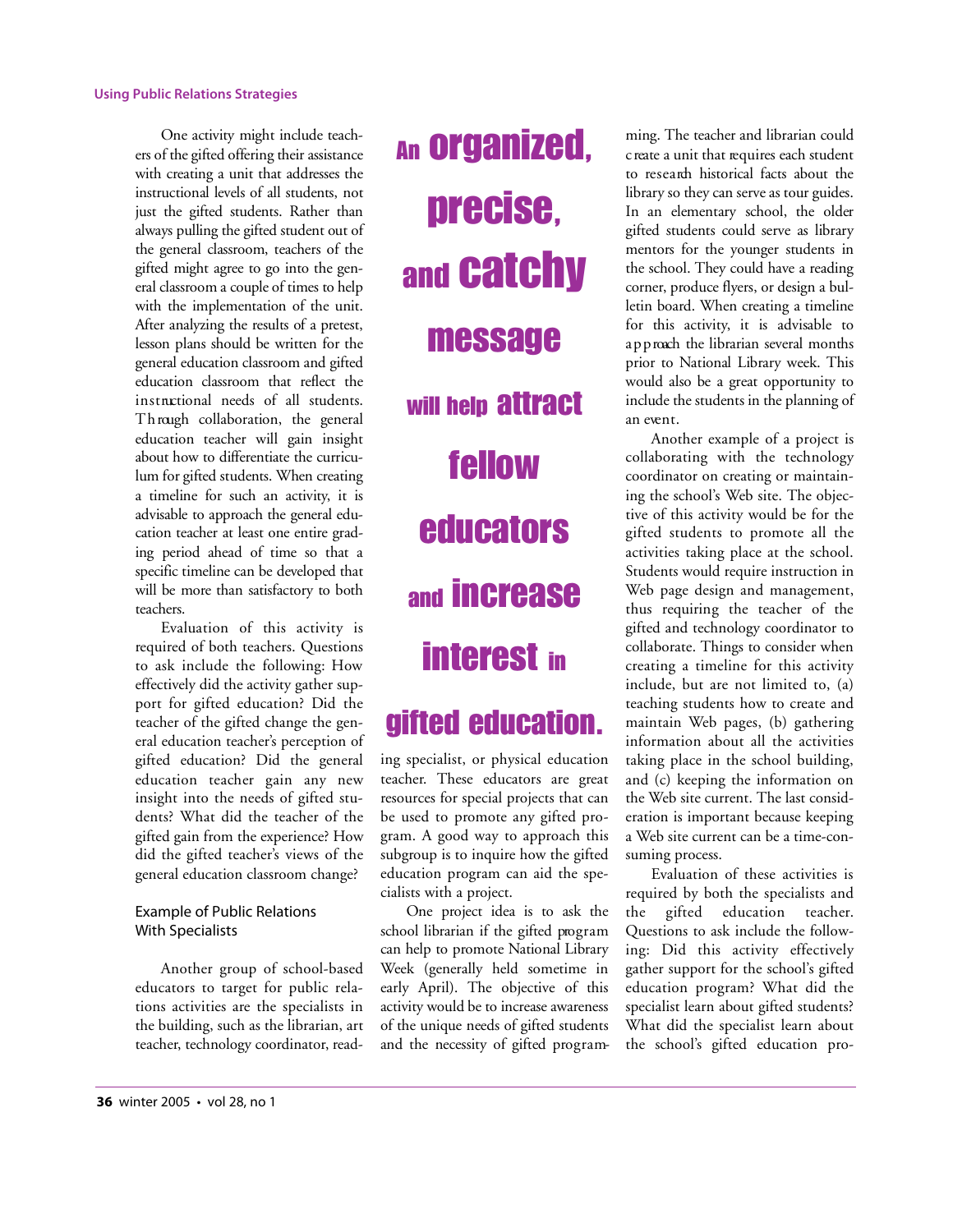gram? What did the gifted education teacher learn about the specialist?

### Example of Public Relations With Administration

Another group of school-based educators to target for public relations activities is the administration. The administration's view of gifted education goes a long way in promoting the effectiveness of the school's gifted program.

One way to approach this subgroup is to invite one or more of the administrators to take part in the culminating activity of a unit of study. The objective of this activity would be to demonstrate to the administration that gifted students have unique needs that can be met by a gifted education program.

For example, this might be accomplished through a historical role-play of former Presidents. As a class project, each student would re search different aspects of the Presidency (e.g., historical perspectives, assassinations, wartime Presidents, momentous events, or how the Presidency has changed through the years). Additionally, each student would select a former President to research and assume the role of that President at a Presidential luncheon where the administrator would be the guest of honor and the students would dress up as their specific Presidents and present their research.

This activity might be conducted in collaboration with general education students, as well. Role-playing (including costumes) provides information through visual and auditory means, which increases the retention of information. Moreover, the greater exposure to gifted activities one has, the more active one becomes to supporting gifted programming.

When creating a timeline for this activity, the teacher of the gifted should consider President's Day as a time to hold the luncheon. Although sending a formal invitation to the administrators would be a nice touch, the prudent thing to do would be to discuss a suitable date with the administrator several months in advance. The gifted students should be included in the planning of the luncheon.

Both the gifted education teacher and the administrator need to evaluate this activity. Questions to ask include: How did this activity effectively gather support for the school's gifted program? What did the administrator learn about teaching gifted students? What did the administrator learn about gifted students? What did the teacher of the gifted learn about the school's administration?

### **Year-End Evaluation**

A fundamental purpose for evaluation is to document the effectiveness of the gifted program (Hunsaker, 2000). Therefore, at the end of each year, teachers of the gifted should also evaluate the progress made in advocating for gifted programming. Additionally, a formal evaluation will serve as an indicator for the gifted education teacher as to what areas need to be addressed the following year (see Appendix A).

### **Final Thoughts**

Now is the time for gifted education teachers to advocate for gifted education in their school buildings. By creating a public relations campaign that systematically targets various school-based subgroups, teachers of the gifted can promote the idea that gifted programming is a valuable asset. Furthermore, they will help to ensure the future of gifted education for those students who need it.

#### **References**

- Benbow, C. P., & Stanley, J. C. (1996). Inequity in equity. *Bychology*, *Public Policy, and Law, 2,* 249-292.
- Berger, S. L. (1990). *Supporting gifted education through advocacy* (ERIC Digest #E494). Reston, VA: ERIC Clearinghouse on Handicapped and Gfted Children. (ERIC Document Reproduction Service No. ED 321499)
- Bisland, A. (2003). Student-created public relations for gifted education. *Gifted Child Today, 26*(2), 60–64.
- Copenhaver, R. W., & McIntyre, D. J. (1992). Teachers' perception of gifted students. Roeper Review, *14*, 151–153.
- Corn, A. L. (1999). Missed opport unities-But a new century is starting. *Gifted Child Today*, 22(6),  $19 - 21.$
- Herzog, N. B. (2003). Advocacy: On the cutting edge. *Gifted Child Quarterly, 47*, 66–81.
- Hunsaker, S. L. (2000). Documenting gifted programming results for key decision-makers. *Roeper Re v i e w, 2 3*, 80–82.
- Karnes, F. A., Lewis, J. D., & Stephens, K. R. (1999). Parents and teachers working together for a d vocacy through public relations. *Gifted Child Today, 22*(1), 14–18.
- Kiger, L. (1998). Public relations for gifted education. *Gifted Child Today, 21*(5), 42–44.
- Lewis, J. D., & Karnes, F. A. (2001). Public relations and advocacy for the gifted. In F. A. Karnes & S. *continued on page 65*